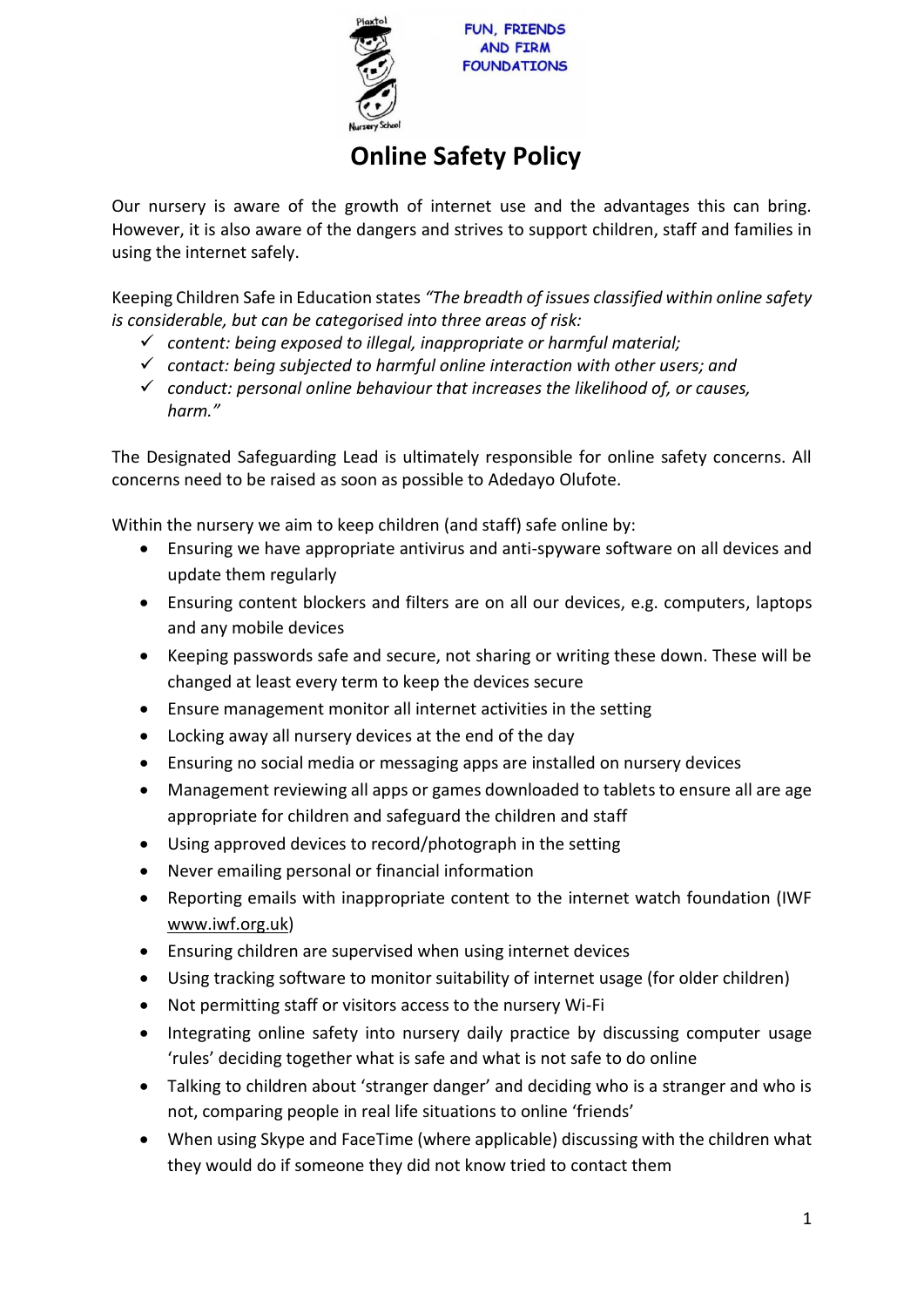- Provide training for staff at least annually in online safety and understanding how to keep children safe online. We encourage staff and families to complete a online safety briefing which can be found at [https://moodle.ndna.org.uk](https://moodle.ndna.org.uk/course/index.php?categoryid=27)
- We abide by an acceptable use policy; ensuring staff only use the work IT equipment for matters relating to the children and their education and care. No personal use will be tolerated
- Under no circumstances should any member of staff, either at work or in any other place, make, deliberately download, possess, or distribute material they know to be illegal, for example child sexual abuse material
- Children's screen time is monitored to ensure they remain safe online and have access to material that promotes their development. We will ensure that their screen time is within an acceptable level and is integrated within their programme of learning
- The nursery is aware of the need to manage our digital reputation, including the appropriateness of information and content that we post online, both professionally and personally. This is continually monitored by the setting's management.

All electronic communications between staff and parents should be professional and take place via the official nursery communication channels, e.g. the setting's email addresses and telephone numbers. This is to protect staff, children and parents.

If any concerns arise relating to online safety then we will follow our safeguarding policy and report all online safety concerns to the DSL.

The DSL will make sure that:

- All staff know how to report a problem and when to escalate a concern, including the process for external referral if they feel it is needed
- All concerns are logged, assessed and actioned upon using the Nursery's Safeguarding procedure
- Parents are supported to develop their knowledge of online safety issues concerning their children via government online safety support.
- Parents are offered support to help them talk about online safety with their children using appropriate resources
- Parents are signposted to appropriate sources of support regarding online safety at home and are fully supported to understand how to report an online safety concern.
- The Professionals Online Safety Helpline (0344 381 4772 or [helpline@saferinternet.org.uk\)](mailto:helpline@saferinternet.org.uk) is shared with all staff and used if any concerns arise
- Refer to [https://www.gov.uk/government/publications/safeguarding-children-and](https://www.gov.uk/government/publications/safeguarding-children-and-protecting-professionals-in-early-years-settings-online-safety-considerations/safeguarding-children-and-protecting-professionals-in-early-years-settings-online-safety-considerations-for-managers)[protecting-professionals-in-early-years-settings-online-safety](https://www.gov.uk/government/publications/safeguarding-children-and-protecting-professionals-in-early-years-settings-online-safety-considerations/safeguarding-children-and-protecting-professionals-in-early-years-settings-online-safety-considerations-for-managers)[considerations/safeguarding-children-and-protecting-professionals-in-early-years](https://www.gov.uk/government/publications/safeguarding-children-and-protecting-professionals-in-early-years-settings-online-safety-considerations/safeguarding-children-and-protecting-professionals-in-early-years-settings-online-safety-considerations-for-managers)[settings-online-safety-considerations-for-managers](https://www.gov.uk/government/publications/safeguarding-children-and-protecting-professionals-in-early-years-settings-online-safety-considerations/safeguarding-children-and-protecting-professionals-in-early-years-settings-online-safety-considerations-for-managers) to ensure all requirements are met in order to keep children and staff safe online
- Share [https://www.gov.uk/government/publications/safeguarding-children-and](https://www.gov.uk/government/publications/safeguarding-children-and-protecting-professionals-in-early-years-settings-online-safety-considerations/safeguarding-children-and-protecting-professionals-in-early-years-settings-online-safety-guidance-for-practitioners)[protecting-professionals-in-early-years-settings-online-safety](https://www.gov.uk/government/publications/safeguarding-children-and-protecting-professionals-in-early-years-settings-online-safety-considerations/safeguarding-children-and-protecting-professionals-in-early-years-settings-online-safety-guidance-for-practitioners)[considerations/safeguarding-children-and-protecting-professionals-in-early-years-](https://www.gov.uk/government/publications/safeguarding-children-and-protecting-professionals-in-early-years-settings-online-safety-considerations/safeguarding-children-and-protecting-professionals-in-early-years-settings-online-safety-guidance-for-practitioners)